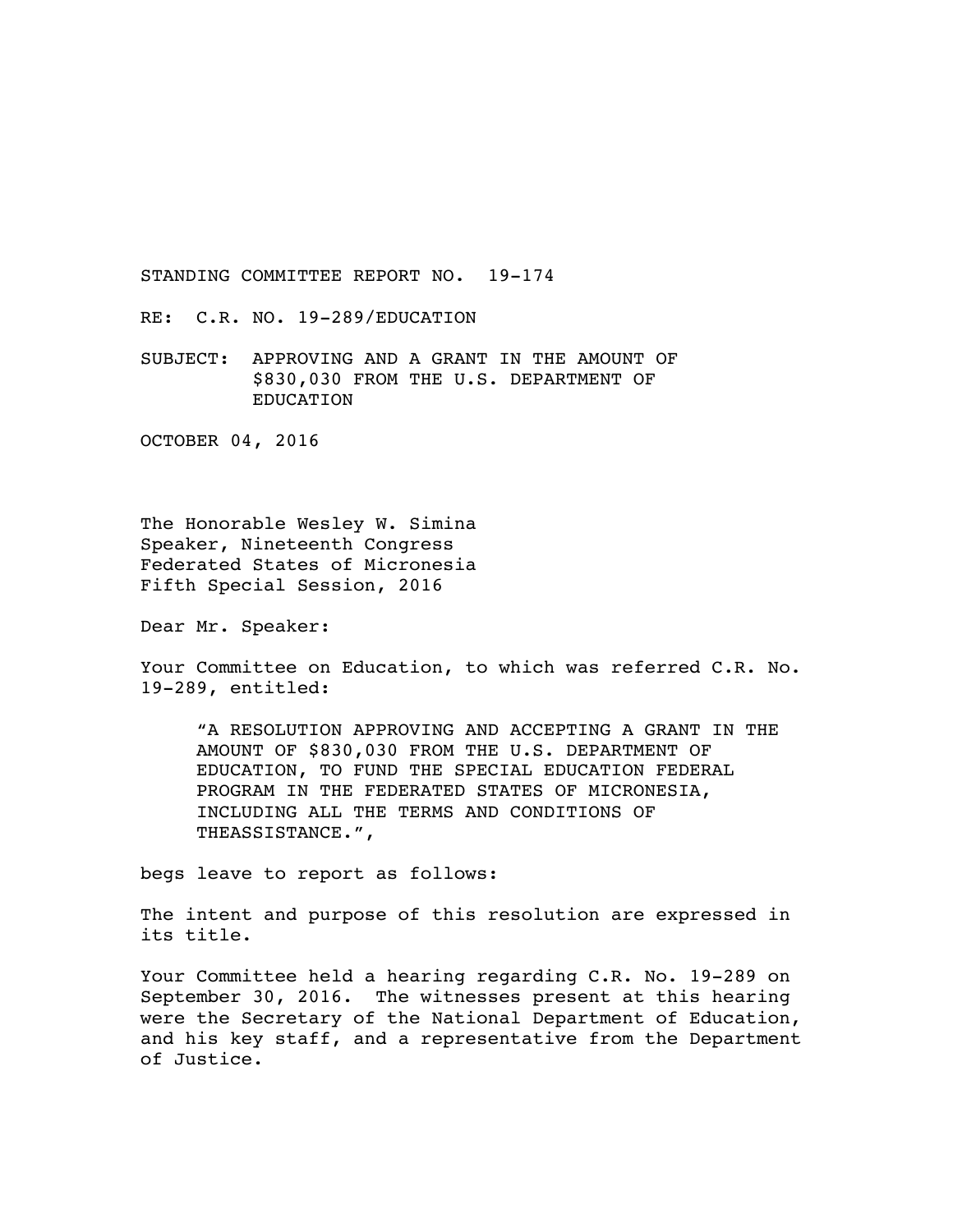## STANDING COMMITTEE REPORT NO. 19-174

RE: C.R. NO. 19-289/EDUCATION

SUBJECT: APPROVING AND A GRANT IN THE AMOUNT OF \$830,030 FROM THE U.S. DEPARTMENT OF EDUCATION

OCTOBER 04, 2016

The grant funding to be approved by the above referenced resolution provides the primary, almost exclusive fiscal support, for the special education programs throughout the four states. Your Committee has been impressed for many years with the work that this program has done with our most vulnerable and challenging students. During the initial exchange between the Department and your Committee, the Department stated that currently 9,358 children from birth to the age of 21 are served by this program.

Your Committee was also advised that the program utilizes only approximately ten percent of the funding at the national level with over 90% available for the states to use in actual work with the children. The funding for the four states is divided based on the percentage of special needs children in each state. The program continues its work in the schools, and also provides assistance and training in the homes for children who are housebound. The Department stated it would provide a progress report and further details shortly as a report is being prepared currently. Your Committee will provide this to all Members as soon as it is available.

As your Committee is well aware of the many benefits this program provides throughout our Nation, and is satisfied with the management and services of the national and state program activities and performance. One issue was raised with the Department regarding this program. The issue was a delay in the release of funding during the last school year. There is some question as to whether the problem was a result of questioned costs or whether it was the result of the drawn down request not being done in time. The Department was requested to investigate how this delay happened and report back to the Committee.